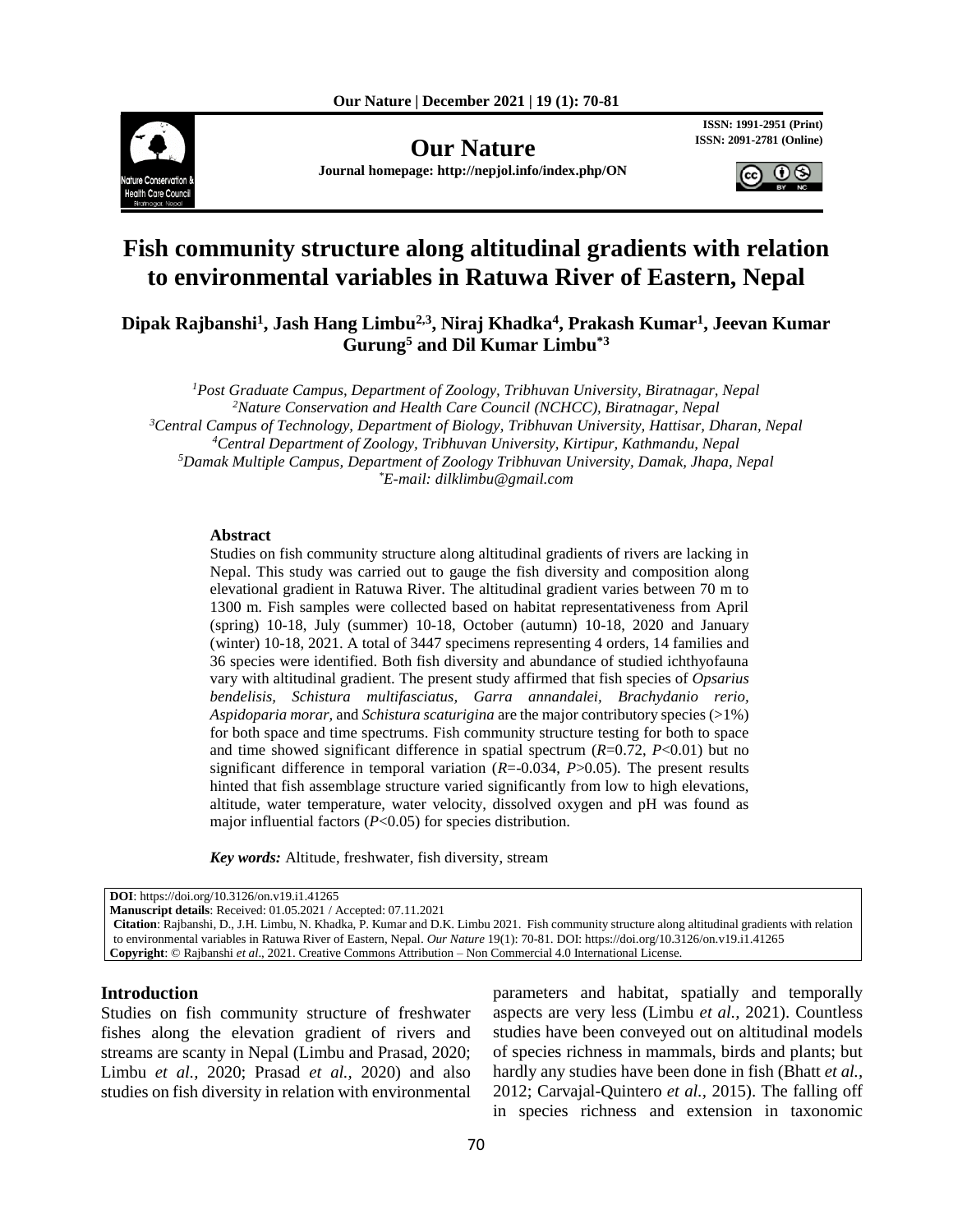distinctiveness with increasing elevation is a wellarchived circumstance in the flora and fauna (Rahbek, 1995; Lomolino, 2001). Broad land surface area is anticipated to assist more species and individuals under similar climatic conditions (Rahbek, 1995; Sanders and Rahbek, 2011). Biological interactions such as competition, predation, and productivity can control the occurrence of species and, to a greater extent, species richness (Whittaker, 2010; Stein *et al.,* 2014). Broadly, the noticed model is blemished by lessen in species diversity and the substitution of species as elevation increases; however, the processes that determine those patterns to be left poorly observed (Lomolino, 2001).

 Physical and chemical characteristics factors are imperative determinants of the condition of the fish species richness, abundance and distribution. For instance, habitat variables, such as substrate structure (Edds, 1986; Merz and Ochikubo Chan, 2005), flow rate and water velocity (Edds, 1986; Yu and Lee, 2002; Nelson and Lieberman, 2002), temperature (Vought *et al.*, 1998; Kadye *et al.,* 2008), stream size and altitude (Magalhaes *et al.,* 2002; Gerhard *et al.,* 2004) have been widely proved to influence fish

# **Materials and Methods**

# *Study Area*

The present study was conducted in the Ratuwa River and is situated in the part at Mangsebung Rural Municipality in Ilam district (Figure 1). The river originates from the Chure range at latitude (26.656⁰) and longitude  $(87.705)$  and altitude  $(1853 \text{ m})$ . River gradient decreases as the river surge into the relatively flat region in the lower Terai reaches (1853 m-70 m). The river substrata originate mostly erosion and weathering of sandstones in rainy season and can be characterized as fine to coarse sand, gravel, cobbles, pebbles and boulders. *Alnus nepalensis* is major

community structure. Numerous studies (Edds, 1986; Mishra and Baniya, 2016; Pokharel *et al.,* 2018; Limbu *et al.,* 2019a, 2019b, 2020) have demonstrated the retaliation of different taxa along environmental variables in rivers. But, the review of literature shows that the study of fish diversity with relation to elevation, environmental variables and fish habitat aspects at different space and time scales are yet to be done.

 There have been few studies that have described the patterns of ichthyofauna diversity along altitudinal gradients. It is critical to gain a better understanding of the diversity patterns of freshwater fish fauna across altitudinal gradients in order to determine how anthropogenic activities affect these patterns (e.g. hydroelectric dams, the introduction of exotic species, agriculture, deforestation and pollution). This data is necessary for developing successful conservation measures and mitigating the effects of human activity. Therefore, the aims of the study were to determine whether stream fish diversity varies with altitude and to evaluate which azoic element govern species richness and configuration.

natural vegetation for gradient (600 m-1853 m) and river bed is characterized as mostly big boulders, cobbles, pebbles and little sand. In contrary, *Shorea robusta, Schima wallichii* and the bushes are major natural vegetation for gradient (600 m-70 m) and river bed mostly consists of sand, cobbles, pebbles and gravels. From origin point to the few kilometers, river seems to be just like a canal and harbors no fish. It surges about 45 km towards the south and shows linkage with many canals and tributaries and finally discharges into Bay of Bengal, India. The river is blessed with both tropical and temperate climate which enable to advocate a wide biological diversity.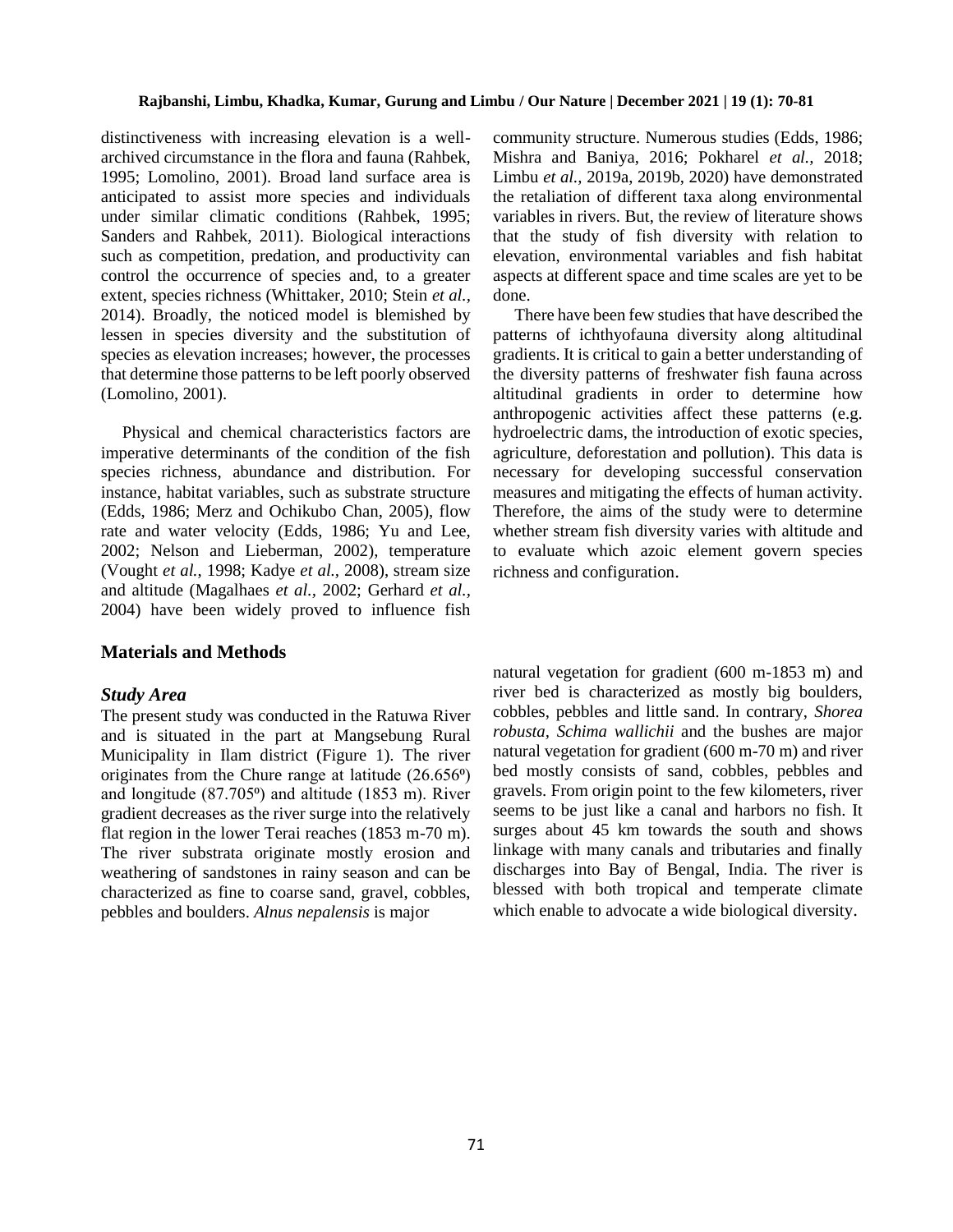

**Rajbanshi, Limbu, Khadka, Kumar, Gurung and Limbu / Our Nature | December 2021 | 19 (1): 70-81**

**Figure 1.** Map of study area indicating different stations (ST = station) (MRM = Mangsebung Rural Municipality;  $DMKM =$ Damak Municipality;  $GDM =$ Gauradaha Municipality)

# *Data Collection*

In this work, the altitudinal gradient of the studied sites varies between 70 m - 1300 m. We allocated altitudes into two altitudinal zones; STA: 70 m – 600 m and STB; 600 m – 1300 m (ST5, ST6, ST7 and ST8) for hydrological parameters and fish collection. Furthermore, fish samples were collected based on habitat representativeness from April (spring) 10-18, July (summer) 10-18, October (autumn) 10-18, 2020 and January (winter) 10-18, 2021. Based on the characteristics of the flow pattern, slope, average velocity and substrata components in the study area (Han, 2010; Huang *et al.,* 2019; Limbu *et al.,* 2021), the habitat types were categorized into three groups: lentic habitat (pool and steep pool), slow flow pattern (glide and run) and fast flow (riffle and cascade). Each sampling site was 200-250 m long with different habitat types (for instance, pool, steep pool, glide, run, riffle and cascade). For the fish sampling, two cast nets of different sizes were used, one having small mesh size of 0.5 cm, 3 m diameter and 2 kg weight and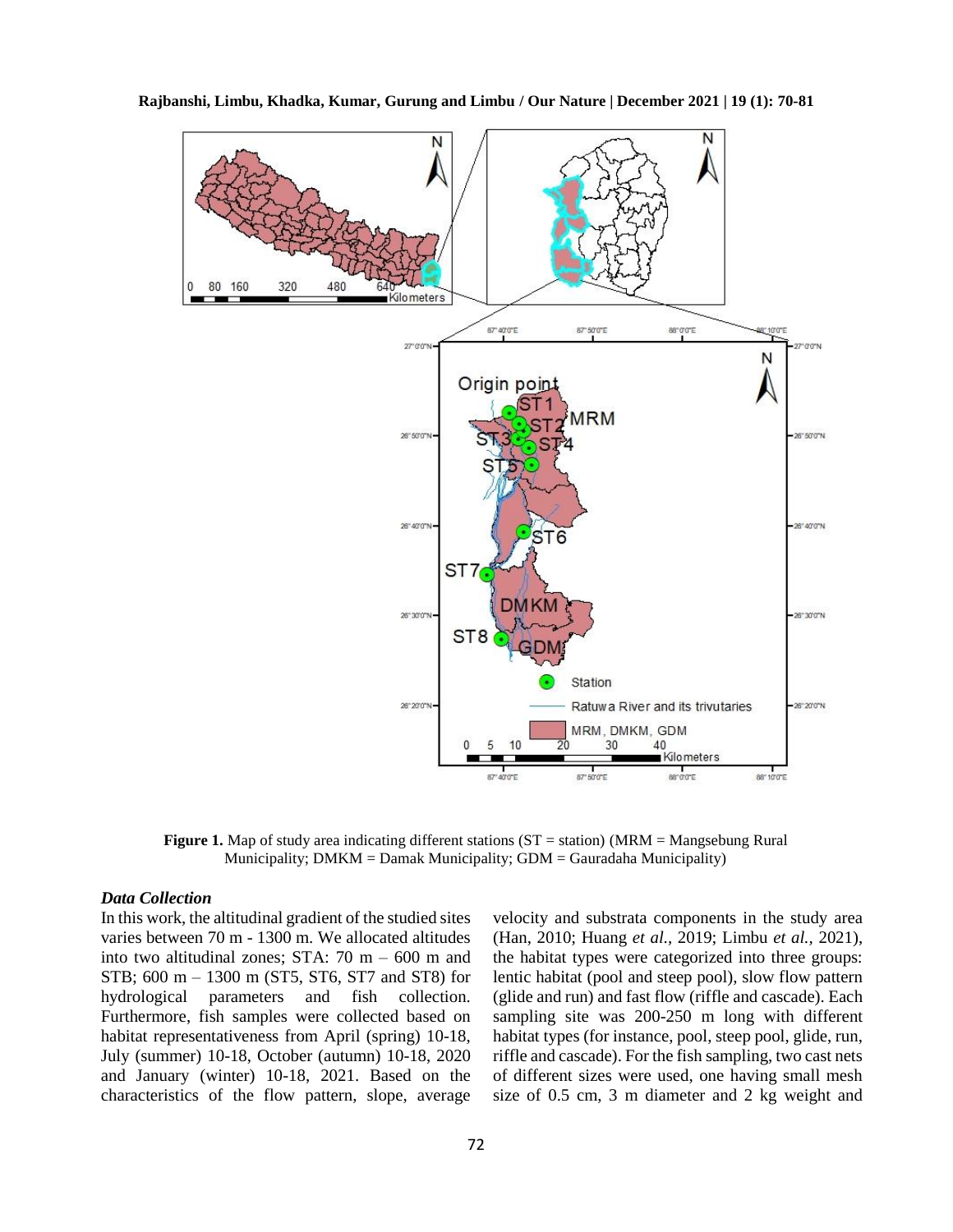another having large mesh size of 2 cm, 6 m diameter and 6 kg weight, with the help of local fisher man. For the laboratory examination, about 10% collected fish were preserved in 10% formaldehyde solution in plastic jar by making their head upside for the protection of their caudal fin and after the photography, remaining samples were returned to their own natural habitat from where they were captured. The identification was done with the help of standard taxonomic references (Talwar and Jhingran, 1991; Jayaram, 2010; Shrestha, 2019; Fricke *et al.,* 2021).

#### *Data Analysis*

To highlight the differences in environmental parameters (i.e, pH, water temperature, dissolved oxygen and water velocity) and fish community attributes (i.e, Shannon index, Evenness index and Dominance index) between the different months, sites and altitude we executed analysis of variance (ANOVA) using the function *aov* in R software (R core Team, Vienna, Austria). In the event of significance, a post hoc Tukey HSD test was used to determine which means were significantly different at a 0.05 level of probability (Spjotvoll and Sttoline, 1973). One-way analysis of similarities (ANOSIM) (Clarke, 1993) was used to test the significant difference among the spatial and temporal scales. To visualize the major contributing species both to space

# **Results**

A total of 3447 specimens representing 4 orders, 14 families and 36 species were collected (Table 1). The ichthyofauna comprised mainly of Cypriniiformes (22 species) followed by Siluriformes (7 species), Synbranchiformes (3 species) and Anabantiformes (4 species). Total number of fish at each site varied from 1 to 594 individuals. Results from the similarity percentage analysis (SIMPER) showed that 24 species contributed more than 1%. Of these, *Barilius bendelisis, Schistura multifasciatus, Garra* 

 Water temperature (℃), dissolved oxygen (DO) (mg/l), water pH, and water velocity were measured in-situ by a standard method (APHA, 2012), using a digital thermometer by placing it in the water at a depth of 1feet for two to three minutes, DO meter (Model: DO5509, Lutron), pH meter (HI 98107, HANNA Instruments), whereas water velocity was measured by the float method with the help of a stop watch, plastic ball and measuring tape.

and time, similarity percentage (SIMPER) (Clarke, 1993) analysis was performed. Of 36 fish species, 6 species occurred in <5% of the samples and removed from the analysis followed by Gauch (1982), who pointed out most of the multivariate analysis are influenced by rare species and are also outliers, thus obscuring the analysis of the data set as a whole. To verify the relationship between a spatial or temporal ordination of fish species and water parameters, the abundance matrix was pulled to Detrented Correspondence Analysis (DCA) and the gradient length was estimated. As the gradient length obtained from DCA was long 5.67 indicating Canonical Correspondence Analysis (CCA) was more applicable to verify the existence of fish species and azoic factors.

*annandalei, Brachydanio rerio, Aspidoparia morar,* and *Schistura scaturigina* were the abundant species both to spatial and temporal spectrums. One-way analysis of similarity (ANOSIM) testing for both spatial and temporal variations in fish community suggested that there was a significant difference in spatial spectrum  $(R=0.72, P<0.01)$  but no significant difference in temporal variation (*R*=-0.034, *P*>0.05). Species richness sequentially increased from station (ST1-ST3) but decreased in station (ST4).

| <b>THOIC IT I</b> TON OPCCIOS CONCERCE HOME IMMERICITY. |            |      |                                                      |  |  |  |
|---------------------------------------------------------|------------|------|------------------------------------------------------|--|--|--|
| Order                                                   | Family     | Code | <b>Species</b>                                       |  |  |  |
| Cypriniformes                                           | Cyprinidae | Sp1  | Labeo bata Day, 1877                                 |  |  |  |
|                                                         | Cyprinidae | Sp2  | Garra annandalei Hora, 1921                          |  |  |  |
|                                                         | Cyprinidae | Sp3  | <i>Puntius terio</i> Hamilton-Buchanan, 1822         |  |  |  |
|                                                         | Cyprinidae | Sp4  | <i>Puntius sophore</i> Hamilton-Buchanan,<br>1822    |  |  |  |
|                                                         | Cyprinidae | Sp5  | <i>Puntius conchonius</i> Hamilton-Buchanan,<br>1822 |  |  |  |

**Table 1.** Fish species collected from Ratuwa River.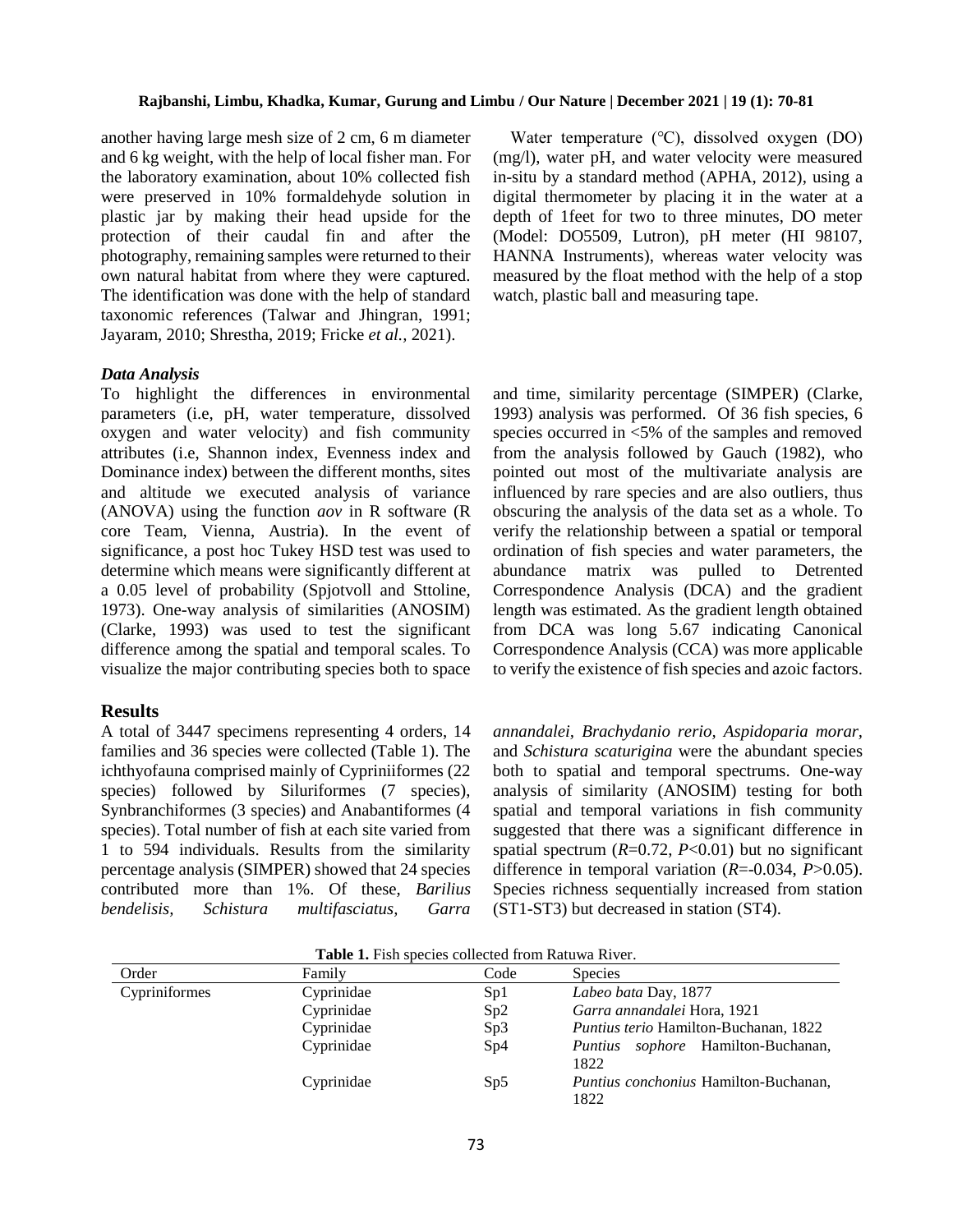|                  | Cyprinidae       | Sp6  | Schizothorax plagoistomus Day, 1877                      |
|------------------|------------------|------|----------------------------------------------------------|
|                  | Danionidae       | Sp7  | Barilius barila Hamilton, 1822                           |
|                  | Danionidae       | Sp8  | Opsarius bendelisis Hamilton, 1822                       |
|                  | Danionidae       | Sp9  | Opsarius vagra Hamilton, 1822                            |
|                  | Danionidae       | Sp10 | Aspidoparia morar Day, 1878                              |
|                  | Danionidae       | Sp11 | Raiamas guttatus Day, 1869                               |
|                  | Danionidae       | Sp12 | Brachydanio rerio Hamilton-Buchanan,<br>1822             |
|                  | Danionidae       | Sp13 | Danio devario Day, 1878                                  |
|                  | Danionidae       | Sp14 | Esomus danricus Hamilton, 1822                           |
|                  | Psilorhynchidae  | Sp15 | Psylorhynchus balitora Day, 1877                         |
|                  | Cobitidae        | Sp16 | Acanthocobotis<br>botia<br>Hamilton-<br>Buchanan, 1822   |
|                  | Nemacheilidae    | Sp17 | Schistura multifaciatus Menon, 1987                      |
|                  | Nemacheilidae    | Sp18 | Schistura scaturigina Menon, 1987                        |
|                  | Nemacheilidae    | Sp19 | Schistura sovana Hamilton-Buchanan,                      |
|                  |                  |      | 1822                                                     |
|                  | Nemacheilidae    | Sp20 | Schistura horai Menon, 1951                              |
|                  | Nemacheilidae    | Sp21 | Schistura rupecula McClelland, 1838                      |
|                  | Cobitidae        | Sp22 | Hamilton-<br>Lepidocephalus<br>guntae<br>Buchanan, 1822  |
| Siluriformes     | Bagridae         | Sp23 | Mystus cavasius Jayaram, 1977                            |
|                  | Bagridae         | Sp24 | Mystus vittatus Bloch, 1797                              |
|                  | Bagridae         | Sp25 | Mystus tengara Misra, 1976                               |
|                  | Sisoridae        | Sp26 | Hamilton-<br>Gogangra<br>viridescens<br>Buchanan, 1822   |
|                  | Sisoridae        | Sp27 | Pseudolaguvia kapuri Tilak and Husian,<br>1974           |
|                  | Claridae         | Sp28 | Clarius batrachus Linnaeus, 1758                         |
|                  | Heteropneustidae | Sp29 | Heteropneustes fossilis Bloch, 1794                      |
| Synbranchiformes | Synbranchidae    | Sp30 | Monopterus cuchia Hamilton-Buchanan,<br>1822             |
|                  | Mastacembelidae  | Sp31 | Hamilton-<br>Macrognathhus<br>pancalus<br>Buchanan, 1822 |
|                  | Mastacembelidae  | Sp32 | Mastacembalus armatus Lacepede, 1800                     |
| Anabantiformes   | Anabantidae      | Sp33 | Anabas testudineus Bloch, 1795                           |
|                  | Osphronemidae    | Sp34 | Colisa fasciatus Bloch and Schneider,                    |
|                  |                  |      | 1801                                                     |
|                  | Channidae        | Sp35 | Channa punctatus Bloch, 1793                             |
|                  | Channidae        | Sp36 | Channa stewarti Playfair, 1867                           |

Altitude had a significant effect on the fish community parameters. Species richness was negatively related to elevation (*r=*-0.67) and species richness per site ranged from 5 to 22 species (Table 2), whereas there was a positive correlation between Shannon-Weiner diversity index and dominance index (*r*=0.88). In contrary,

both Shannon-Weiner diversity index and Dominance index were negatively related to elevation ( $r=0.56$  and  $r=-0.33$ ). Highest number of individuals was found at elevation between 71 m to 200 m with decrease at higher elevations (Fig. 2).

**Table 2.** Showing spatial abundance and richness of fish species in different stations and different altitude.

| Station | Altitude | Abundance | <b>Species</b><br>richness |
|---------|----------|-----------|----------------------------|
|         | 1300     | 163       |                            |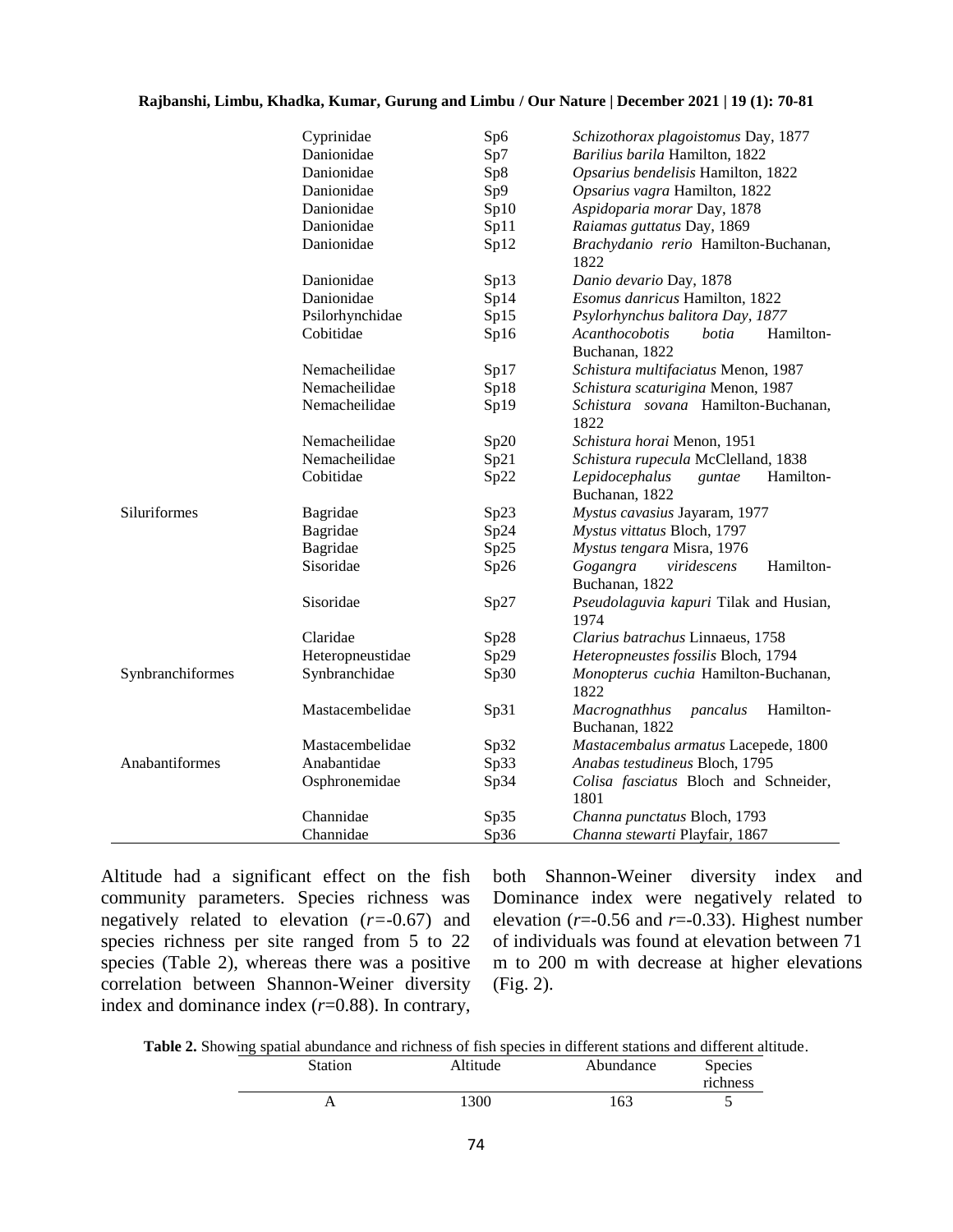| $\, {\bf B}$              | 1000 | 85  | 6                                          |
|---------------------------|------|-----|--------------------------------------------|
| $\mathbf C$               | 700  | 119 | 8                                          |
| D                         | 300  | 60  | 9                                          |
| ${\bf E}$                 | 189  | 75  | 9                                          |
| ${\bf F}$                 | 125  | 168 | 15                                         |
| G                         | 98   | 201 | 21                                         |
| $\rm H$                   | 71   | 215 | 18                                         |
| $\boldsymbol{\mathsf{A}}$ | 1300 | 65  | 5                                          |
| $\, {\bf B}$              | 1000 | 52  |                                            |
| $\mathbf C$               | 700  | 71  | $\begin{array}{c} 6 \\ 8 \end{array}$      |
| D                         | 300  | 49  | $\overline{4}$                             |
| ${\bf E}$                 | 189  | 75  | 10                                         |
| ${\bf F}$                 | 125  | 172 | 16                                         |
| $\mathbf G$               | 98   | 141 | 21                                         |
| $\rm H$                   | 71   | 233 | 16                                         |
| $\boldsymbol{A}$          | 1300 | 43  | 5                                          |
| $\, {\bf B}$              | 1000 | 20  | $\mathbf{6}$                               |
| $\mathbf C$               | 700  | 22  | $\begin{array}{c} 7 \\ 5 \\ 7 \end{array}$ |
| D                         | 300  | 13  |                                            |
| ${\bf E}$                 | 189  | 35  |                                            |
| ${\bf F}$                 | 125  | 68  | 12                                         |
| G                         | 98   | 99  | 16                                         |
| $\rm H$                   | 71   | 75  | 12                                         |
| $\boldsymbol{A}$          | 1300 | 99  | 55956                                      |
| $\, {\bf B}$              | 1000 | 91  |                                            |
| $\mathsf{C}$              | 700  | 123 |                                            |
| D                         | 300  | 82  |                                            |
| ${\bf E}$                 | 189  | 59  |                                            |
| ${\bf F}$                 | 125  | 158 | 14                                         |
| G                         | 98   | 300 | 22                                         |
| H                         | 71   | 216 | 20                                         |



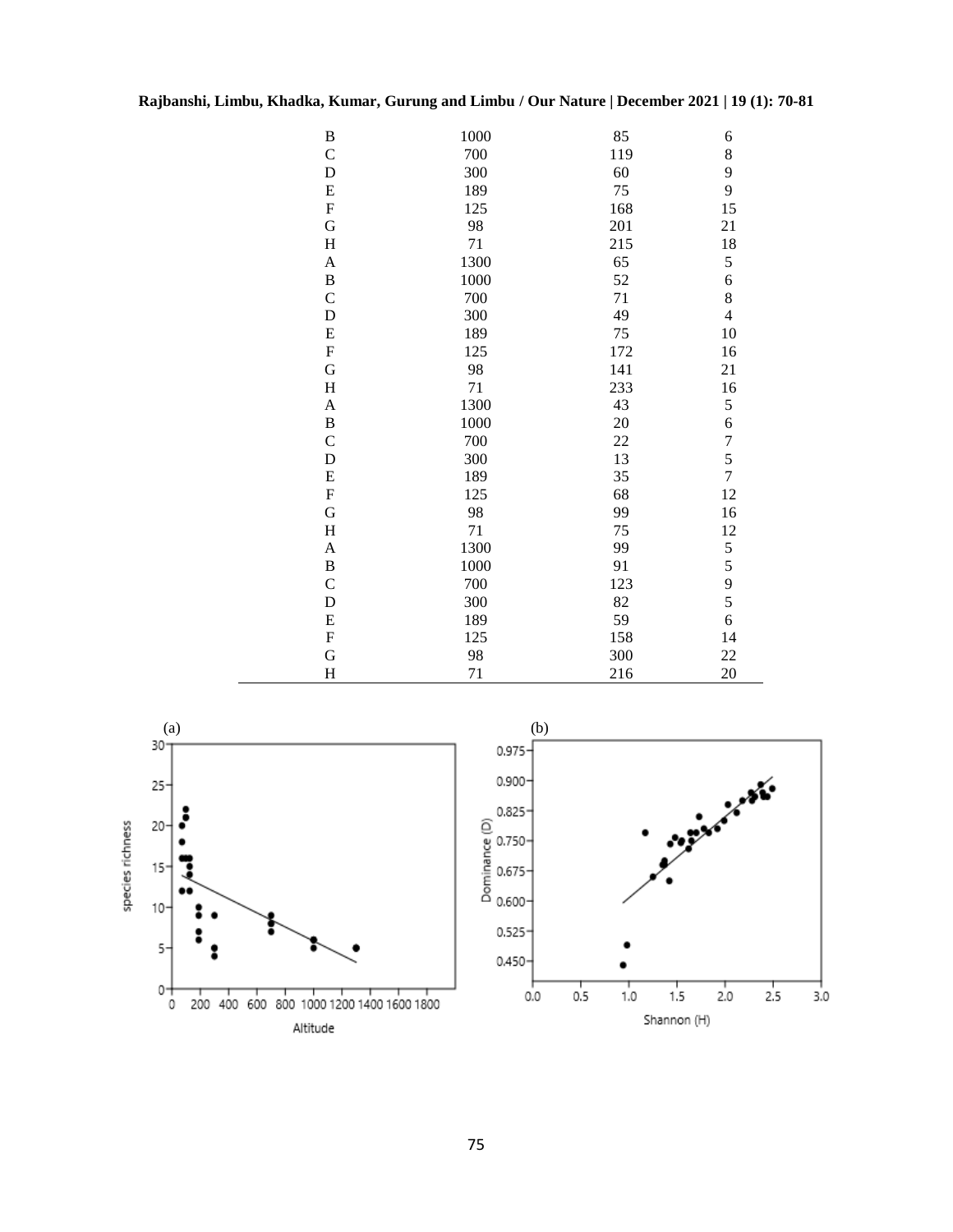

**Figure 2.** Regression models between species richness (a), Shannon-Weiner H vs dominance index D; (b), Shannon\_H vs Dominance\_D; (c) Altitude vs Shannon\_H; (d), Altitude vs Dominance\_D; (e), Altitude vs Abundance, abundance and the elevation gradient in the Ratuwa River.

The first and second axis of canonical correspondence analysis (CCA) explained 53% of the total variance (37% on the first axis and 16% on the second axis). The CCA biplot indicated the relationship between fish species and environmental variables (Figure 3). The first axis obtained from CCA explained a gradient associated with water velocity, pH and water temperature. The fish species associated with these environmental factors (water velocity and pH) were sp1, sp5, sp8, sp10, sp29, sp30 and

sp31. On the contrary, fish species, sp4, sp7, sp9, sp11, sp13, sp14, sp21, sp22, sp23, sp24, sp25, and sp28 were highly associated with water temperature. While the second axis explained the variables of dissolved oxygen (DO) and altitude. Fish species, sp2, sp12, sp15, sp16, sp18 and sp21 were highly associated altitude. On the other hand, species of sp6, sp17, sp19 and sp20 were linked with dissolved oxygen. Analysis of CCA indicated that all the selected environmental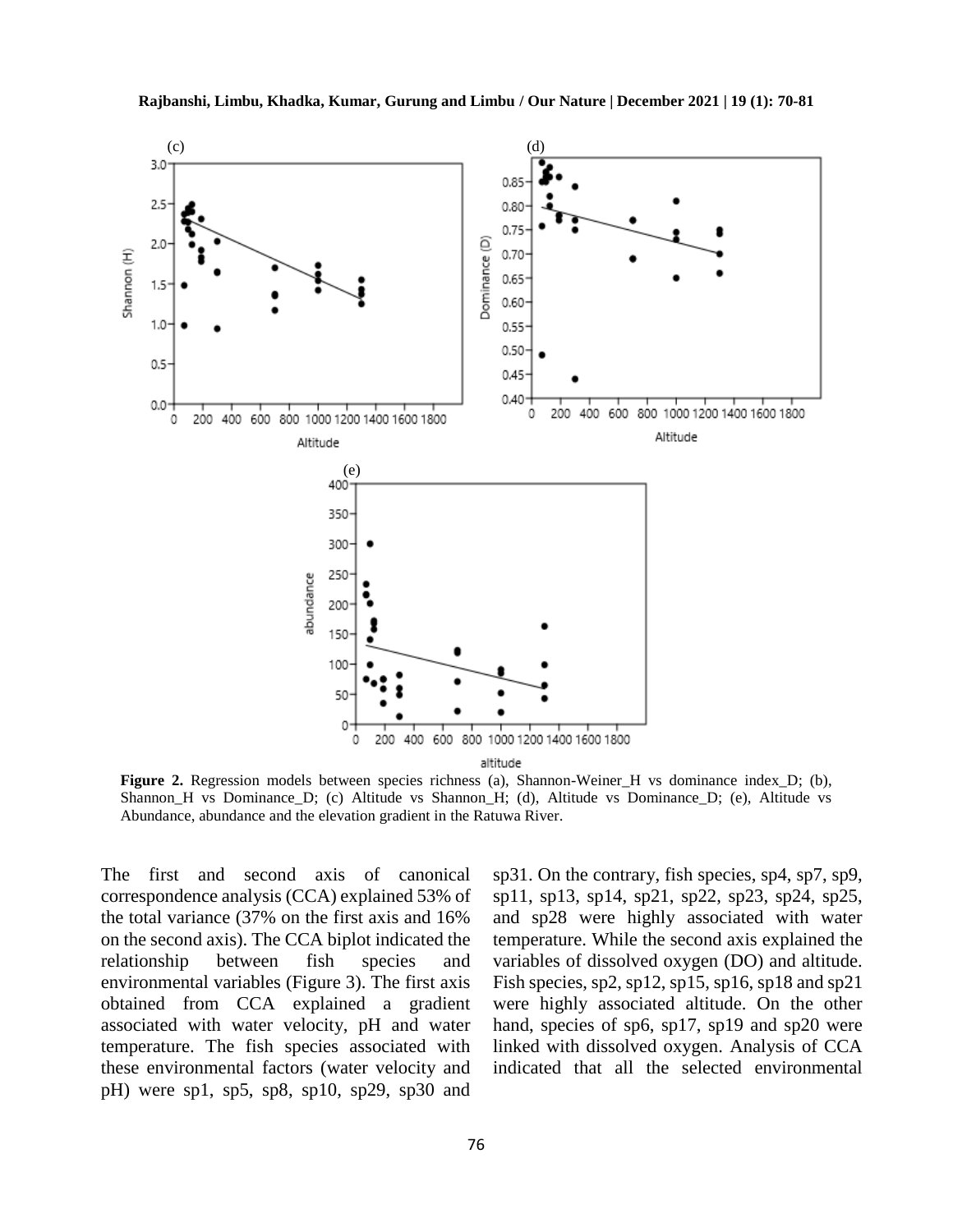factors greatly influence (*F*=5.41, *P*<0.05) the fish community structure in Ratuwa River.



**Figure 3.** Biplots from canonical correspondence analysis (CCA) for the fish community structure in Ratuwa River (do= dissolved oxygen, wt= water temperature, wv= water velocity; for species code please see Table 1)

# **Discussion**

The present study examined ichthyo-fauna community structure along elevation gradients in Ratuwa River of eastern Nepal. Our results hinted that fish assemblage structure varied significantly from low to high elevations. This is due to unalike fish species distribution and composition, which can be affected by environmental variables such as elevation, area of elevation band (Cruz-Elizalde *et al.,* 2016), and productivity (Wright *et al.,* 2003). Our study is also in agreement with studies of fish species in the eastern Europe (Askeyev *et al.,* 2017), stream of Northen east Algeri (Benzina *et al.,* 2019), Yangtze River basin (Fu *et al.,* 2004), in the southern Appalachians (Robinson and Rand, 2005), in eastern Nepal Himalaya (Khatiwada *et al.,* 2019), in Himalaya (Bhatt *et al.,* 2012), and in the central Andes (Jaramillo-Villa *et al.,* 2010), which have described that the diversity of aquatic fauna decreased gradually with altitude. The species richness or diversity in the uplands lessened significantly along the altitudinal gradient, which hints that the environmental factors of the high land or

altitude might serve as a barrier to scatter and the colonization of adjacent drainage basins by lowland fishes (Pouilly *et al.,* 2006; Jaramillo-Villa *et al.,* 2010).

 Our multivariate analysis indicated that altitude, dissolved oxygen, water velocity, water temperature and pH were significant (*F*=5.41, *P*<0.05) contributors in shaping the species distribution. Water temperature (Kadye *et al*., 2008; Limbu *et al.,* 2021) and dissolved oxygen (Pouilly *et al.,* 2010; Limbu *et al.,* 2019) have already been shown to affect the fish community. Besides, current velocity (Yu and Lee, 2002; Li *et al.,* 2012), depth (Vlach *et al.,* 2005; Kadye *et al*., 2008), width (Gerhard *et al.,* 2004), substrate (Vlach *et al.,* 2005; Limbu *et al.,* 2020), altitude (Magalhaes *et al.,* 2002; Bhatta *et al.,* 2012), conductivity (Yu and Lee, 2002) and climate (Magalhaes *et al.,* 2002) have all been shown to influence fish species distribution. Fish species, *Schistura multifasciata, S. sovana, S. horai, S. scaturigina, S. rupecula* and *Schozothrax plagiostomus* showed positive response to elevation. Only those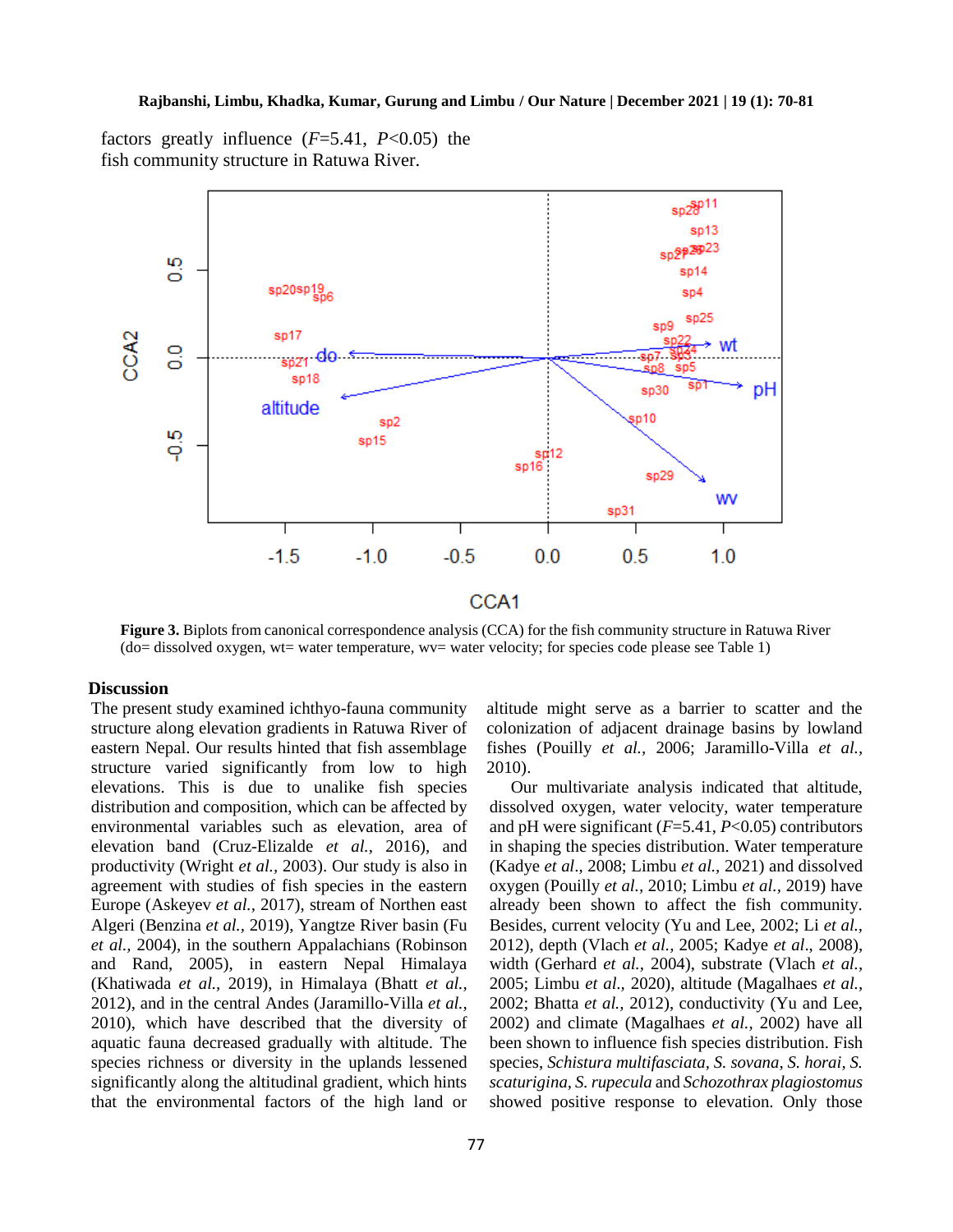species which has been well adapted to highland, rapid flowing habitats and exhibit number of morphological modifications in their lips, body shape and size and also other associated structures and color patterns (Wang *et al.,* 2006). This study demonstrated that the acknowledgement of the distinctive upstream ichthyofauna to altitudinal gradient range diverse from that of species populating downstream rivers.

 Our present results suggested that the Shannon index decreased with elevation. The fish diversity of common of typical species in the community decreased on an elevational gradient (Askeyev *et al.,* 2017). Similarly, Simpson's index also did the same as Shannon but did not support the previous studies (Jaramillo *et al.,* 2010; Askeyev *et al.,* 2017). Only *Schistura spp* were dominated above 700 m. This can be explained of the fish abundances to the existing available natural resources (Matthews, 1998; Askeyev *et al.,* 2017). Fish diversity and total abundance showed unimodal response to elevation (Askeyev *et al.,* 2017). The highest fish numbers were recorded at elevation between 71 and 200 m. Our study suggested that the species richness and abundance increased with decreased elevation. A similar pattern has been

# **Acknowledgements**

We would like to thank Mr. Manish Rai for the help of fish sampling and transportation. We are highly indebted to Dr. Bharat Raj Subba for fish identification. Our special thanks go to Damak

#### **References**

- Adhikari, A, J.H. Limbu and P. Somika. 2021. Fish Diversity and Water Quality Parameters of Mechi River, Jhapa, Province No. 1, Nepal. *Borneo Journal of Resources Science and Technology 10*(2): 24-34. <https://doi.org/10.33736/bjrst.2954.2021>
- American Public Health Association (APHA). 2005. *Standard Methods for the Examination of Water and Wastewater*, 21st ed., Washington, DC: American Public Health Association.
- Askeyev, A, S. Monakhov, I. Askeyev and O. Askeyev. 2017. Rare and endangered fish species distribution in relation to environmental gradients, Tatartstan Republic, Russia. *Proceedings of Scientific Works of Institute of Problems Ecology and Mineral Wealth, Kazan*, pp 3–15.

reported elsewhere water bodies (Rahbek, 1995; Lomolino, 2001; Bhatta *et al*., 2012; Askeyev *et al.,* 2017). According to those studies, species richness in the upstream dampened significantly, with a reduction of 3·3–17·0% of the total number of species present along the altitudinal gradient. The higher species richness and abundance of fish increased could be influenced by many factors such as sufficient amount of food availability, water velocity, volume, width, depth, vegetation and topography.

 Our analysis of similarity (ANOSIM) testing for both spatio-temporal variations in fish community suggested that there was a significant difference in spatial spectrum  $(R=0.72, P<0.01)$  but no significant difference in temporal variation (*R*=-0.034, *P*>0.05). This type of spatio-temporal spectrum of variation in ichthyo-faunal diversity observed in our study is also found in other river systems (Yan *et al.,* 2010; Li *et al.,* 2012; Limbu *et al.,* 2020; Shrestha *et al.,* 2020; Adhikari *et al.,* 2021; Limbu *et al.,* 2021). In addition, the extremely low *R* value suggested that seasons are not major factors to influence the species variation but the spatial spectrum significantly changed the species variation.

Multiple Campus, Tribhuvan University, Department of Environment Science, Damak, Jhapa for providing us different water sampling kits.

- Benzina, I, S.B. Abdelkrim, G. Cherif, S. Frederic and C. Régis. 2019. How altitudinal gradient affects the diversity and composition of benthic insects in arid areas streams of northern East Algeria. *Biologia*, *75*: 567–577.
- Bhatt, J.P, K. Manish and M.K. Pandit. 2012. Elevational gradients in fish diversity in the Himalaya: water discharge is the key driver of distribution patterns. *PLoS One, 7*(9):e46237
- Carvajal, Q.J.D, F. Escobar, F. Alvarado, F.A. Villa-Navarro, U. Jaramillo-Villa and J.A. Maldonado-Ocampo. 2015. Variation in freshwater fish assemblages along a regional elevation gradient in the northern Andes, Colombia. *Ecology and Evolution*, *5*(13): 2608–2620. doi: [10.1002/ece3.1539](https://dx.doi.org/10.1002%2Fece3.1539)
- Clarke, K.R. 1993. Non-parametric multivariate analyses of changes in community structure.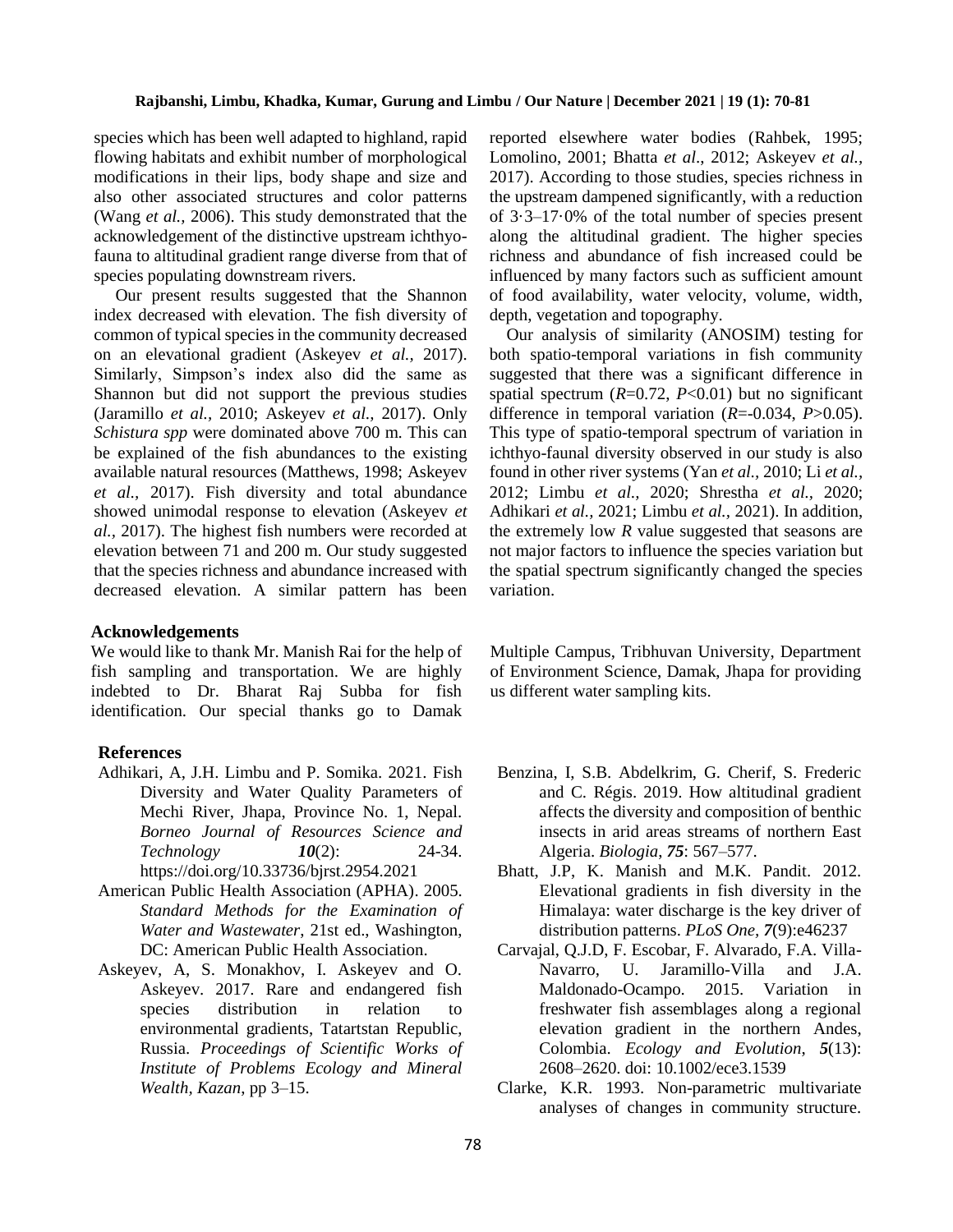*Australian Journal of Ecology, 18*: 117-143. [https://doi.org/10.1111/j.1442-](https://doi.org/10.1111/j.1442-9993.1993.tb00438.x) [9993.1993.tb00438.x](https://doi.org/10.1111/j.1442-9993.1993.tb00438.x)

- Cruz-Elizalde, R, A. Ramírez-Bautista, X. Hernández-Ibarra, and L.D. Wilson. 2016. Species diversity of amphibians from arid and semiarid environments of the Real de Guadalcázar State Reserve, San Luis Potosí, Mexico. *Natural Areas Journal*, *36*: 302-309. <https://doi.org/10.3375/043.036.0310>
- Edds, D.R. 1986. Fishes of Klai Gnagaki/Narayani Rivers, Nepal. *Journal of Natural History Museum*, *10*(14): 14-22.
- Fu, C, J. Wu, X. Wang, G. Lei and J. Chen. 2004. Patterns of diversity, altitudinal range and body size among freshwater fishes in the Yangtze River basin, China. *Global Ecology and Biogeography*, *13*: 543–52.
- Fricke, R, W.N. Eschmeyer and R. van der Laan (eds). 2021. *Eschmeyer's Catalog of Fishes: Genera, Species, References* (http://researcharchive.calacademy.org/researc h/ichthyology/catalog/fishcatmain.asp). Electronic version accessed dd mmm 2021.
- Gauch, H.G.J. 1982. *Multivariate analysis in community ecology*. Cambridge: Cambridge University Press.
- Gerhard, P, R. Maraes and S. Molander. 2004. Stream fish communities and their associations to habitat variables in a rain forest reserve in southeastern Brazil. *Environmental Biology of Fishes*, *71:* 321-340. <https://doi.org/10.1007/s10641-004-1260-y>
- Han, Y.Q. 2010. Studies on fish species diversity and evolution trend in Lijiang River. *Journal of Hydroecology*, *3:* 132–135.
- Huang, L.L, W. Zhiqiang, M. Yuanmin, Z. Naicheng, W. Qi, and C. Zhongbing. 2019. Correlation of fish assemblages with habitat and environmental variables in a Headwater Stream Section of Lijiang River, China. *Sustainability*: 1-14. <https://doi.org/10.3390/su11041135>
- Huh, S.H and C.L. Kitting. 1985. Trophic relationships among concentrated populations of small fishes in seagrass meadows. *Journal of Experimental Marine Biology and Ecology*, *92:* 29–43. [https://doi.org/10.1016/0022-](https://doi.org/10.1016/0022-0981(85)90020-6) [0981\(85\)90020-6](https://doi.org/10.1016/0022-0981(85)90020-6)
- Jaramillo-Villa, U, J.A. Maldonado-Ocampo and F. Escobar. 2010. Altitudinal variation in fish assemblage diversity in streams of the Central

Andes of Colombia. *Journal of Fish Biology*, *76:* 2401–2417. [https://doi.org/10.1111/j.1095-](https://doi.org/10.1111/j.1095-8649.2010.02629.x) [8649.2010.02629.x](https://doi.org/10.1111/j.1095-8649.2010.02629.x)

- Jayaram, K.C. 2010. *The freshwater fishes of Indian region*. Narendra Publishing House, Delhi, India, 614.
- Kadye, W.T, C.H.D Magadza, N.A.G. Moyo. And S. Kativu. 2008. Stream fish assemblages in relation to environmental factors on a montane plateau. *Environmental Biology of Fishes*, *83:* 417-428. [https://doi.org/10.1007/s10641-008-](https://doi.org/10.1007/s10641-008-9364-4) [9364-4](https://doi.org/10.1007/s10641-008-9364-4)
- Keskin, C and N. Unsal. 1998. The Fish Fauna of Gokceada Island, NE Aegean Sea. Turkey. *Italian Journal of Zoology*, *65:* 299-302. <https://doi.org/10.1080/11250009809386836>
- Khatiwada, J.R, T. Zhao, Y. Chen, W. Wang, D.C. Cannatella and J. Jiang. 2019. Amphibian community structure along elevation gradients in eastern Nepal Himalaya. *BMC Ecology*, *19:* 1-11. [https://doi.org/10.1186/s12898-019-](https://doi.org/10.1186/s12898-019-0234-z) [0234-z](https://doi.org/10.1186/s12898-019-0234-z)
- Li, J. H, L.L. Huang, L. M. Zou, Y. Kano, T. Sato and T. Yahara. 2012. Spatial and temporal variation of fish assemblages and their associations to habitat variables in a mountain stream of north Tiaoxi River, China. *Environmental Biology of Fishes, 93:* 403–417. <https://doi.org/10.1007/s10641-011-9928-6>
- Limbu, J.H and S. Gupta. 2019. Fish diversity of Damak and lower Terai region of Ratuwa River of Jhapa district, Nepal. *International Journal of Fauna and Biological studies*, *6*(01-04)
- Limbu, J.H, G.S. Acharya and O.M. Shrestha. 2018. A brief report on ichthyofaunal diversity of Dewmai Khola of Ilam district, Nepal. *Journal of Natural History Museum*, *30:* 312-317. <https://doi.org/10.3126/jnhm.v30i0.27607>
- Limbu, J.H, J.K. Gurung, S. Subba, N. Khadka, A. Adhikari and C.B. Baniya. 2021b. An Impact Assessment of Betani Irrigation Dam on Fish Diversity of Damak Municipality, Jhapa, Nepal. *Egyptian Journal of Aquatic Biology and Fisheries 25(2):* 163-175. <https://dx.doi.org/10.21608/ejabf.2021.161363>
- Limbu, J.H, S. Subba, J.K. Gurung, J. Tumbahangfe and B.R. Subba. 2021a. Correlation of fish assemblages with habitat and environmental variables in the Phewa Khola Stream of Mangsebung Rural Municipality, Ilam, Nepal.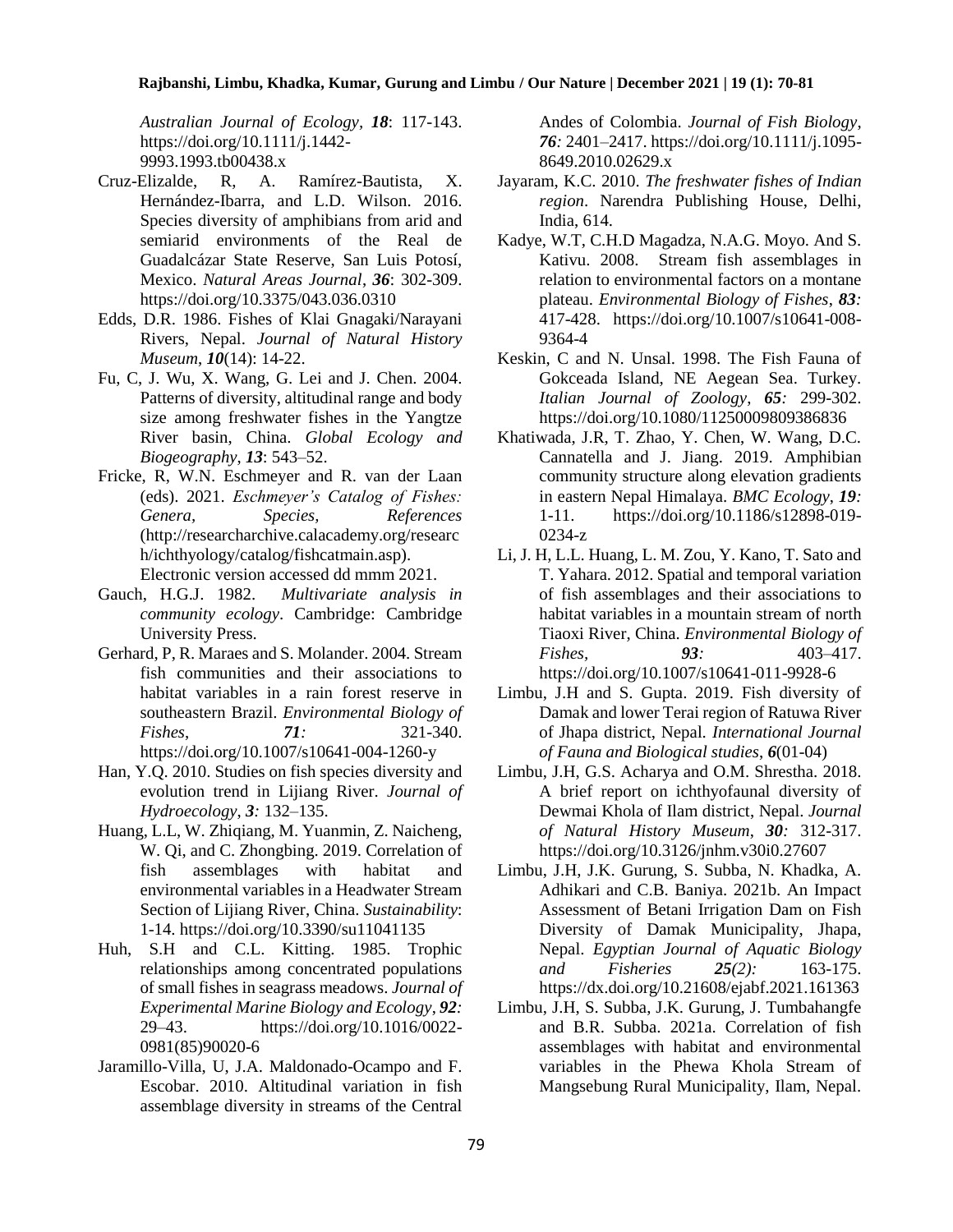*Journal of Animal Diversity, 3(1):* 27-36. <http://dx.doi.org/10.52547/JAD.2021.3.1.5>

Limbu, J.H and A. Prasad. 2020. Environmental variables and fisheries diversity of the Nuwa River, Panchthar, Nepal. *Scientific World*, *3:* 69-74.

<https://doi.org/10.3126/sw.v13i13.30542>

- Limbu, J.H, C.B. Baniya and A. Prasad. 2019a. Spatio-Temporal Variation of Fish Assemblages in Ratuwa River, Ilam, Nepal. *Journal of Ecology & Natural Resources*, *3*(3): 000168.
- Limbu, J.H, B. Bhurtel, A. Adhikari, G.C. Punam, M. Maharjan and S. Sunuwar. 2020. Fish community structure and environmental correlates in Nepal's Andhi Khola. *Borneo Journal of Resources Science and Technology*, *10*(2): 85-92. <https://doi.org/10.33736/bjrst.2510.2020>
- Limbu, J.H, N. Chapagain, S. Gupta and S. Sunuwar. 2019b. Review on fish diversity of eastern Nepal. *International Journal of Fisheries and Aquatic Studies*, *7*(3): 177-181.
- Limbu, J.H, J.K. Gurung, S. Subba, N. Khadka, A. Adhikari and C.B. Baniya. 2021. An Impact Assessment of Betani Irrigation Dam on Fish Diversity of Damak Municipality, Jhapa, Nepal. *Egyptian Journal of Aquatic Biology and Fisheries*, *25*(2): 163-175. DOI: [10.21608/EJABF.2021.161363](https://dx.doi.org/10.21608/ejabf.2021.161363)
- Limbu, J.H, A. Prasad and O.M. Shrestha. 2018. Ichthyofaunal diversity of Bakraha River of Morang district, Nepal. *International Journal of Fisheries and Aquatic Studies*, *6*(5): 267- 271.
- Lomolino, M.V. 2001. Elevation gradients of speciesdensity: historical and prospective views. *Global Ecology and Biogeography*, *10*: 3–13. [https://doi.org/10.1046/j.1466-](https://doi.org/10.1046/j.1466-822x.2001.00229.x) [822x.2001.00229.x](https://doi.org/10.1046/j.1466-822x.2001.00229.x)
- Magalhaes, M.F, D.C. Batalha and M.J. Collares-Pereora. 2002. Gradients in stream fish assemblages across a Mediterranean landscape: contributions of environmental factors and spatial structure. *Freshwater Biology*, *47:* 1015-1031. [https://doi.org/10.1046/j.1365-](https://doi.org/10.1046/j.1365-2427.2002.00830.x) [2427.2002.00830.x](https://doi.org/10.1046/j.1365-2427.2002.00830.x)
- Magurran, A.E. 1988. *Ecological Diversity and its Measurement*. Princeton University Press, Princeton.
- March, J.G, J.P. Benstead, C.M. Pringle and F.N. Scatena. 2003. Damming tropical island streams: Problems, solutions, and alternatives. *Bioscience*, *53*: 1069−1078. [https://doi.org/10.1641/0006-](https://doi.org/10.1641/0006-3568(2003)053%5b1069:DTISPS%5d2.0.CO;2) [3568\(2003\)053\[1069:DTISPS\]2.0.CO;2](https://doi.org/10.1641/0006-3568(2003)053%5b1069:DTISPS%5d2.0.CO;2)
- Merz, J. R. and Ochikubo, C. L. K. 2005. Effects of gravel augmentation on macroinvertebrate assemblages in a regulated California river. *River Research and Applications*, **21**: 61–74. <https://doi.org/10.1002/rra.819>
- Mishra, A.R and C.B. Baniya. 2016. Ichthyofaunal Diversity and Physico-chemical Factors of Melamchi River, Sindhupalchok, Nepal. *Journal of institute of science and technology, 21*(1), 10-18. <https://doi.org/10.3126/jist.v21i1.16031>
- Nelson, J. 2007. *Fishes of the World*. Fourth Edition. Hoboken, New Jersey, John Wiley and Sons.
- Nelson, S.M and D.M. Lieberman. 2002. The influence of flow and other environmental factors on benthic invertebrates in the Sacramento River, USA. *Hydrobiologia*. *489*: 117–129.

<https://doi.org/10.1023/A:1023268417851>

- Oksanen, J, F.G. Blanchet, R. Kindt, P. Legendre, P.R. Minchin, R.B. Ohara, G.L. Simpson, P. Solymos, M. Henry, H. Stevens *et al*. 2015. Vegan: Community ecology package. R package version 2.3-1. Available from: http://CRAN.R-project. org/package=vegan
- Pokharel, K.K, B.B. Khadga, C.M. Trilok and B.B. Chitra. 2018. Correlations between fish assemblage structure and environmental variables of the Seti Gandaki River Basin, Nepal. *Journal of Freshwater Ecology*, *33*(1): 31-43.

[https://doi.org/10.1080/02705060.2017.13991](https://doi.org/10.1080/02705060.2017.1399170) [70](https://doi.org/10.1080/02705060.2017.1399170)

- Pouilly, M, S. Barrera and C. Rosales. 2006. Changes of taxonomic and trophic structure of fish assemblages along an environmental gradient in the Upper Beni watershed (Bolivia). *Journal of Fish Biology*, *68*: 137–156. doi:10.1111/j.1095-8649.2005.00883.x
- Prasad, A, A. Shrestha, J.H. Limbu and D. Swar. 2020. Spatial and temporal variation of fish assemblage structure in Seti Gandaki River, Tanahu, Nepal. *Borneo Journal of Resources Science and Technology*, *10*(2): 93-104. <https://doi.org/10.33736/bjrst.2048.2020>